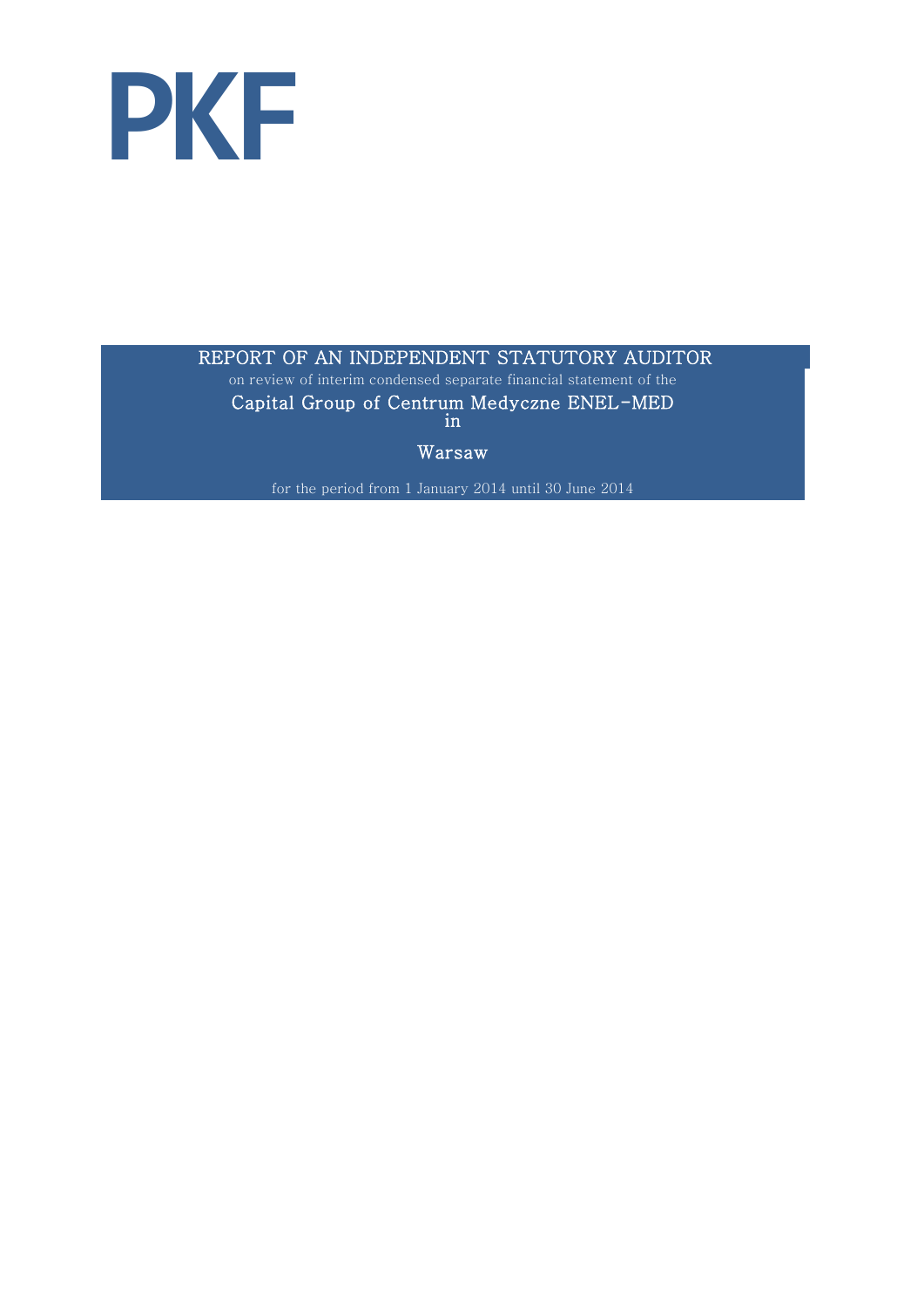

## **Capital Group of Centrum Medyczne ENEL-MED**

**PKF Consult Sp. z o. o. ul. Orzycka 6 lok. 1B 02 - 695 Warszawa tel.+48 (22) 560 76 50 fax. +48 (22) 560 76 63 [audyt@pkfpolska.pl](mailto:audyt@pkfpolska.pl) [www.pkfpolska.pl](http://www.pkfpolska.pl/)**

## **REPORT OF AN INDEPENDENT STATUTORY AUDITOR**

**to the General Meeting of Shareholders and Supervisory Board of the Capital Group of Centrum Medyczne ENEL-MED**

**on review of interim condensed separate financial statement covering the period from 1 January 2014 until 30 June 2014.**

We have reviewed the attached interim condensed separate financial statement of the Capital Group of Centrum Medyczne Enel-Med S.A. with registered office in Warsaw comprising: the condensed separate statement of financial condition prepared as of 30 June 2014, condensed separate profit and loss account, condensed separate statement of comprehensive income, condensed separate statement of changes in equity, condensed separate statement of cash flows for the period from 1 January 2014 until 30 June 2014 and explanatory notes.

The Management Board of Centrum Medyczne Enel-Med Spółka Akcyjna is responsible for the preparation and true presentation of the aforesaid interim condensed separate financial statement compiled in accordance with the requirements of the International Accounting Standards 34 Interim Financial Reporting as adopted by the European Union ("IAS 34"), as well as requirements for issuers of securities admitted or sought to be admitted to trading on an official stock-exchange listing market and other applicable laws and regulations. Based on the carried out review, our responsibility was to present a conclusion on the issue of this interim condensed separate financial statement.

We conducted our review pursuant to the regulations set forth in the Accounting Act dated as of 29 September 1994 (Journal of Laws of 2013, item 330, as amended), national auditing standards issued by the National Chamber of Statutory Auditors and in issues not governed by the national auditing standards having determined the detailed methodology of planning and conducting financial statement audits and in case of any doubts pursuant to the International Standard on Review Engagements 2410 "Review of Interim Financial Information Performed by the Independent Auditor of the Entity".

Pursuant to the standards forming the bases of the review, our procedures include the use of information obtained primarily from the management, as well as persons responsible for finances and accounting in Centrum Medyczne ENEL-MED S.A., insight into account books and applying analytical and other review procedures. The scope and method of the review is substantially different from the scope of an audit and does not enable us to obtain assurance that all significant matters might be identified as it is in case with the full scope of the audit. Therefore, based on the procedures performed we cannot express an audit opinion on the attached interim condensed separate financial statement.